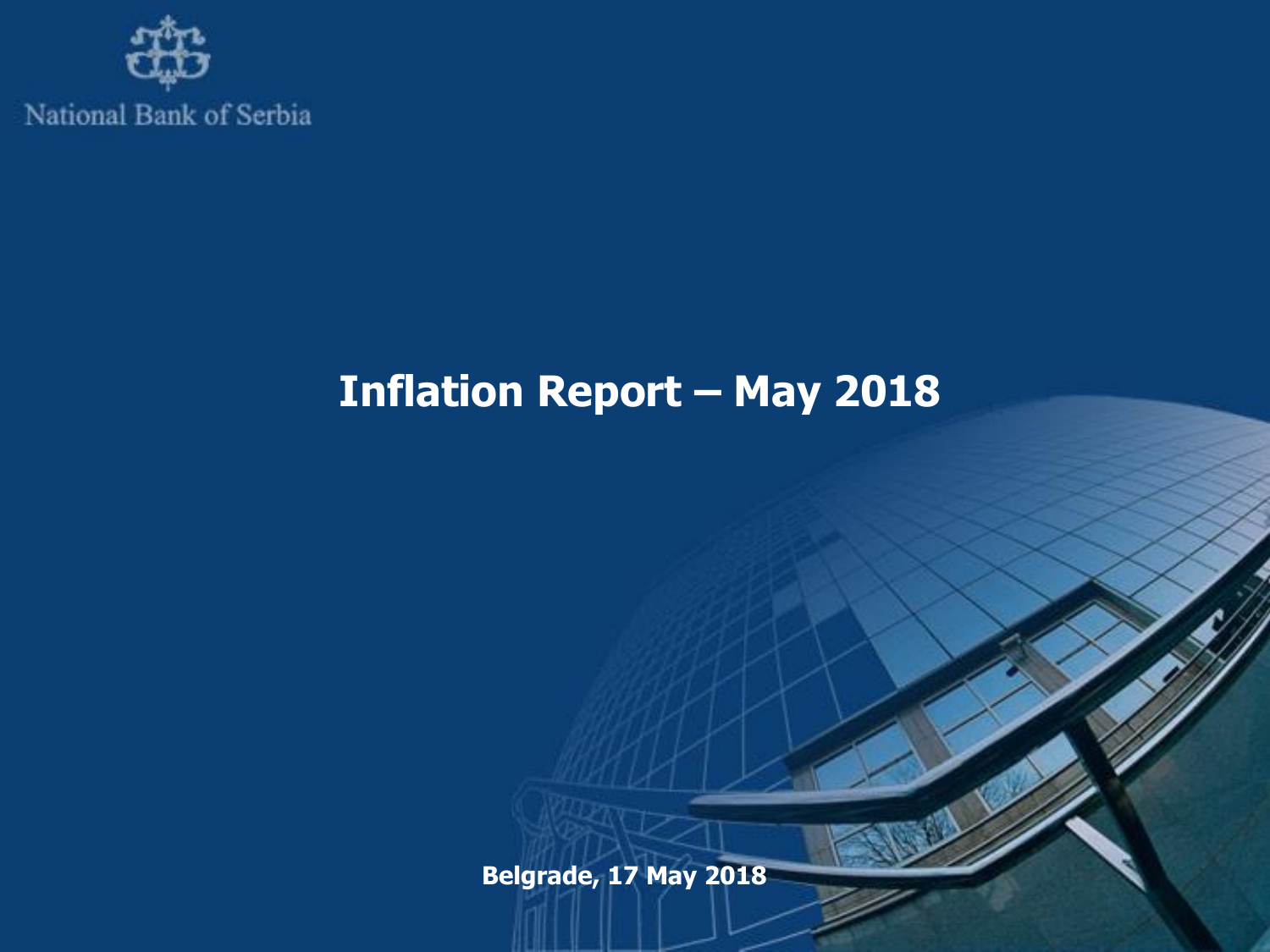

# **As of early 2018 y-o-y inflation slowed down significantly**

#### Chart 1 **Y-o-y rise in prices of selected products and services** (y-o-y rates, in %)

**December 2017 March 2018**





Sources: SORS, NBS calculation.

Note: The rectangular area represents a share in consumer basket , while colours stand for the y-o-y price growth range of the category in question. <sup>1</sup> Audio− audio, TV, computers, telephones and other equipment; TV − TV and CTV subscription; Travel− travel packages; Services − apartment maintenance and repair services.

- In early 2018 inflation in Serbia slowed down significantly, given that now the major portion of consumer basket (around 76%) records y-o-y price growth below the 3.0% target;
- Faster than expected slowdown in inflation largely resulted from the fact that inflation in the international environment Is lower than anticipated, which, coupled with the effects of the past appreciation of the dinar, led to a smaller than expected increase in prices of industrial products, excluding food and energy, in Q1.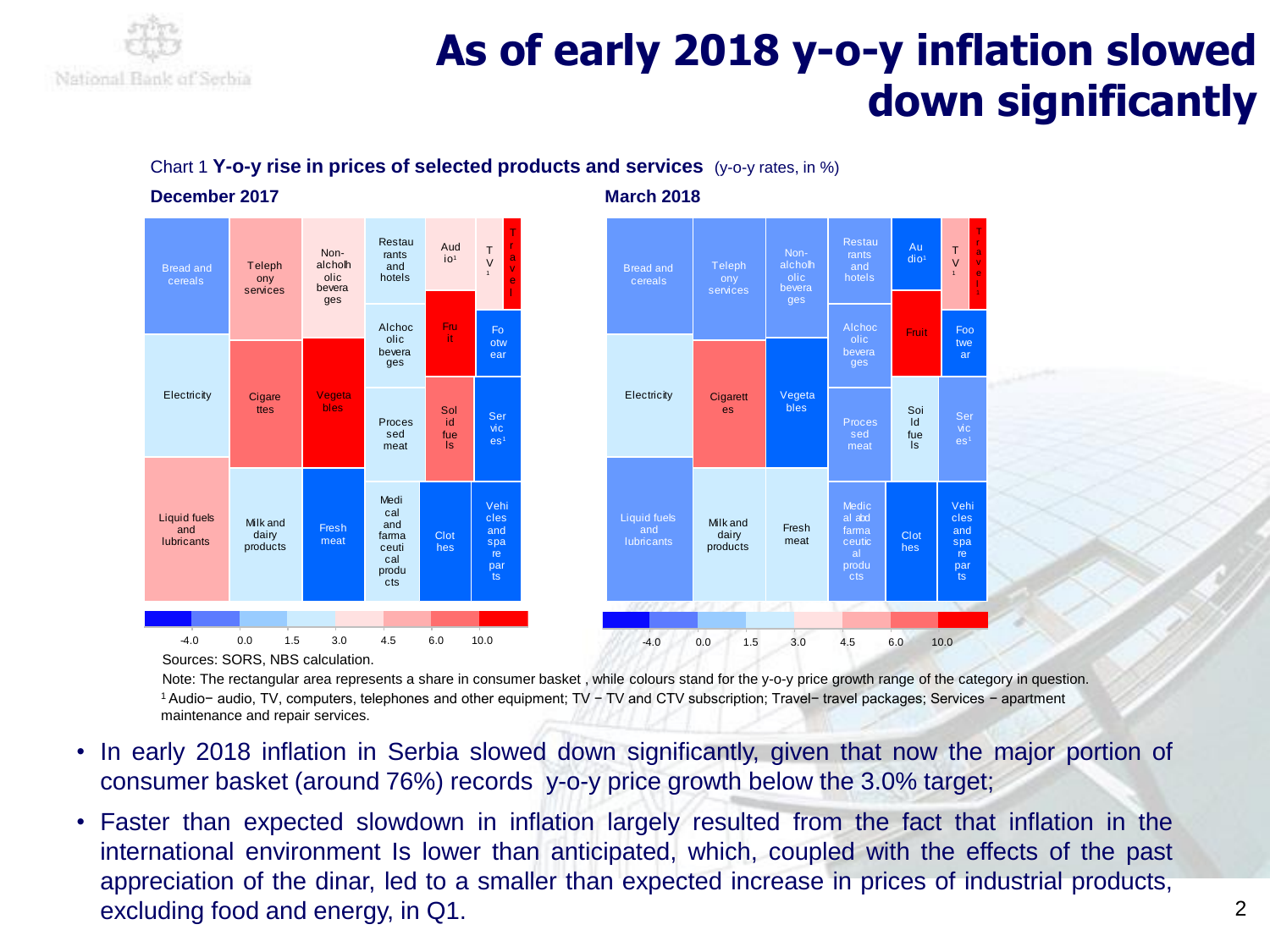# **Serbia is in a group of countries with inflation moving around the lower bound of the target**



- As of the beginning of 2018 Serbia is in a group of countries with inflation moving around the lower bound of the target;
- The NBS decision to continue with monetary policy accommodation was motivated by the expectation of low inflationary pressures in the coming period and the fact that they abated further compared to the February medium-term inflation projection.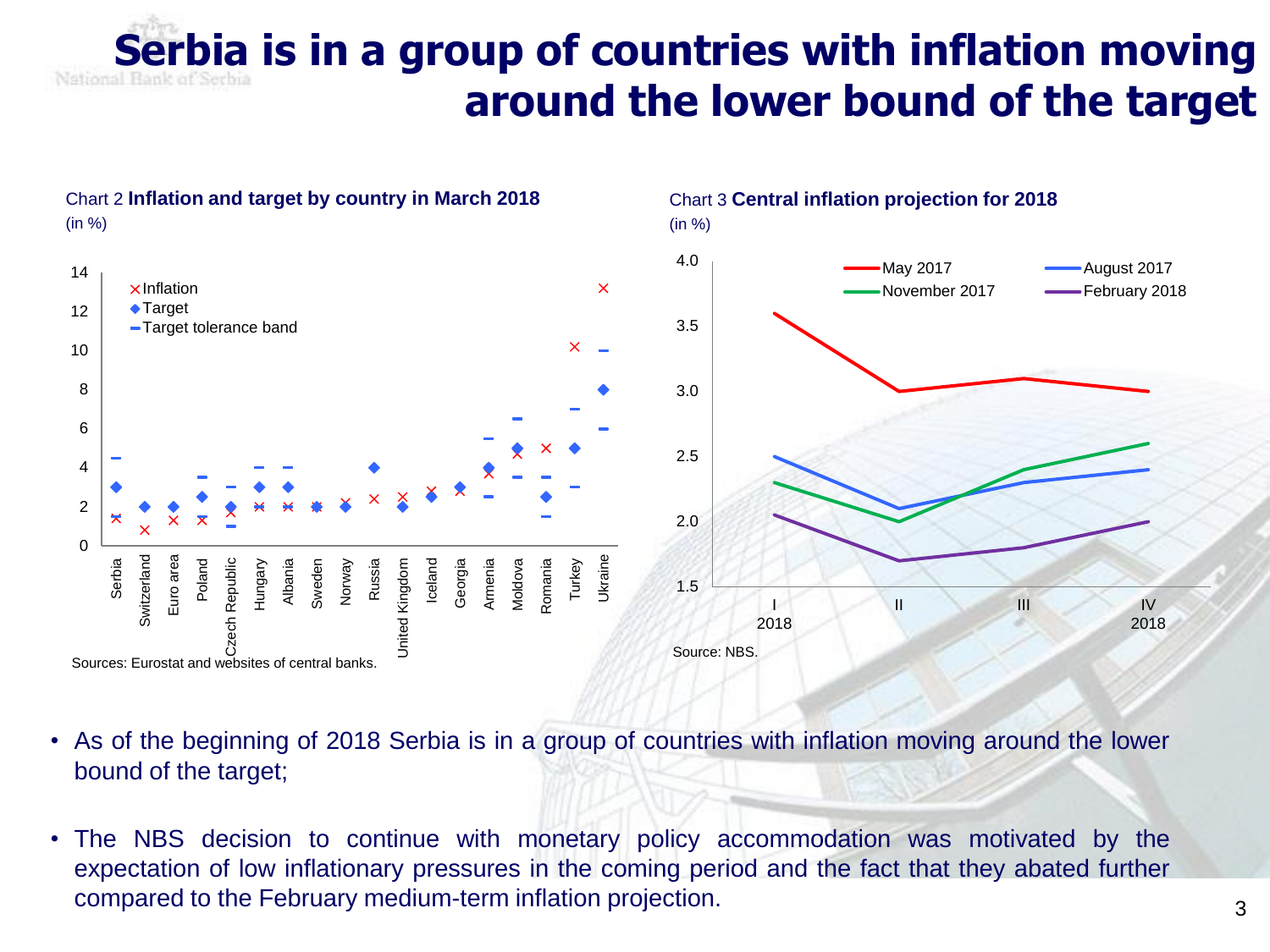### **A further drop in inflationary pressures reflected on the new, lower inflation projection** National Bank of Serbia

#### Chart 4 **Current vs. previous inflation projection**

### **February projection**

(y-o-y rates, in %)

#### **May projection**

(y-o-y rates, in %)



Source: NBS.

- According to May central inflation projection as well, y-o-y inflation will continue to move within the target band of 3.0±1.5% until the end of the projection horizon;
- The new medium-term inflation projection is lower than the one published in the February *Inflation Report*, until the end of the projection horizon, due to the smaller than expected consumer price growth in Q1 2018, reflecting the appreciation of the dinar in the past period, low inflation in the international environment and persistently low costs of food production;
- Risks to the inflation projection are symmetrical and are primarily associated with future movements in global commodity and financial markets and, to a degree, administered price growth and the performance of this year's agricultural season.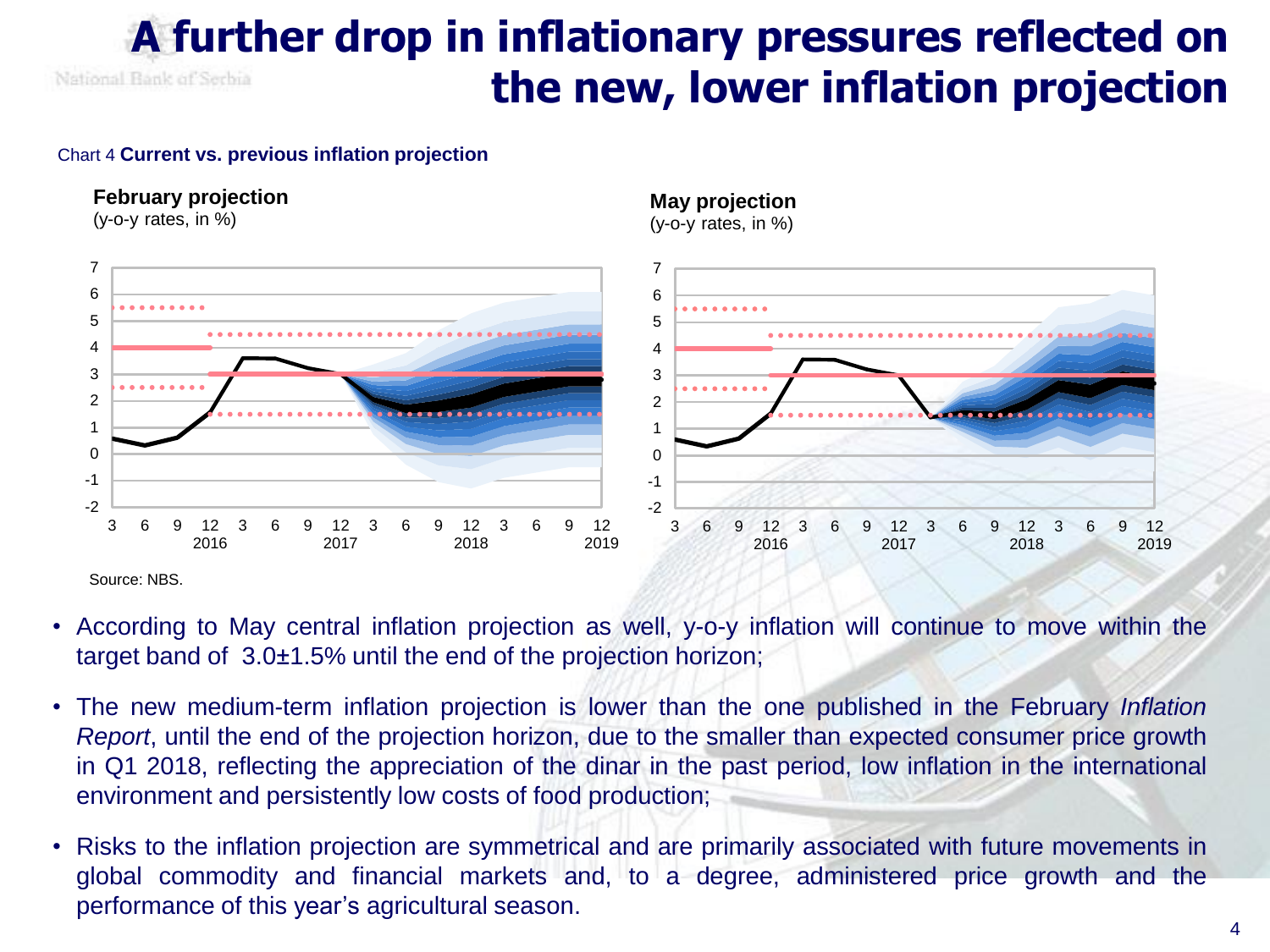### **In Q1 GDP sped up to 4.5% y-o-y owing to robust**  National Napk af Serbia **investment growth**



### Chart 5 **Production side - contribution to real GDP growth,** (in p.p.)

- According to the preliminary Statistical Office data, in Q1 real GDP grew at 4.5% y-o-y.
- Faster than expected growth was spurred by strong expansion of construction activity, of around 25% y-o $y$  (+0.8 pp).
- A strong impetus to GDP growth also came from a continued rise in manufacturing and increasingly more favourable movements in service sectors.
- The low base effect from Q1 2017 equalled 0.3 pp in agriculture and around 0.5 pp in energy.

Chart 6 **Expenditure side - contribution to real GDP growth, (in p.p.)** 



 According to our estimate, in Q1 fixed investment gained 16.5% y-o-y in real terms, adding 2.9 pp to GDP growth – 1.1 pp more than initially expected.

- Apart from high growth of government investment, this is also confirmed by high growth of equipment imports, FDI, new investment loans and higher profitability of corporates in 2017.
- Faster growth of final consumption reflects faster growth of employment and wages in the private sector.
- imports of raw materials and equipment, and the<sub>5</sub> The greatest contribution to imports growth came from smallest from imports of consumer goods.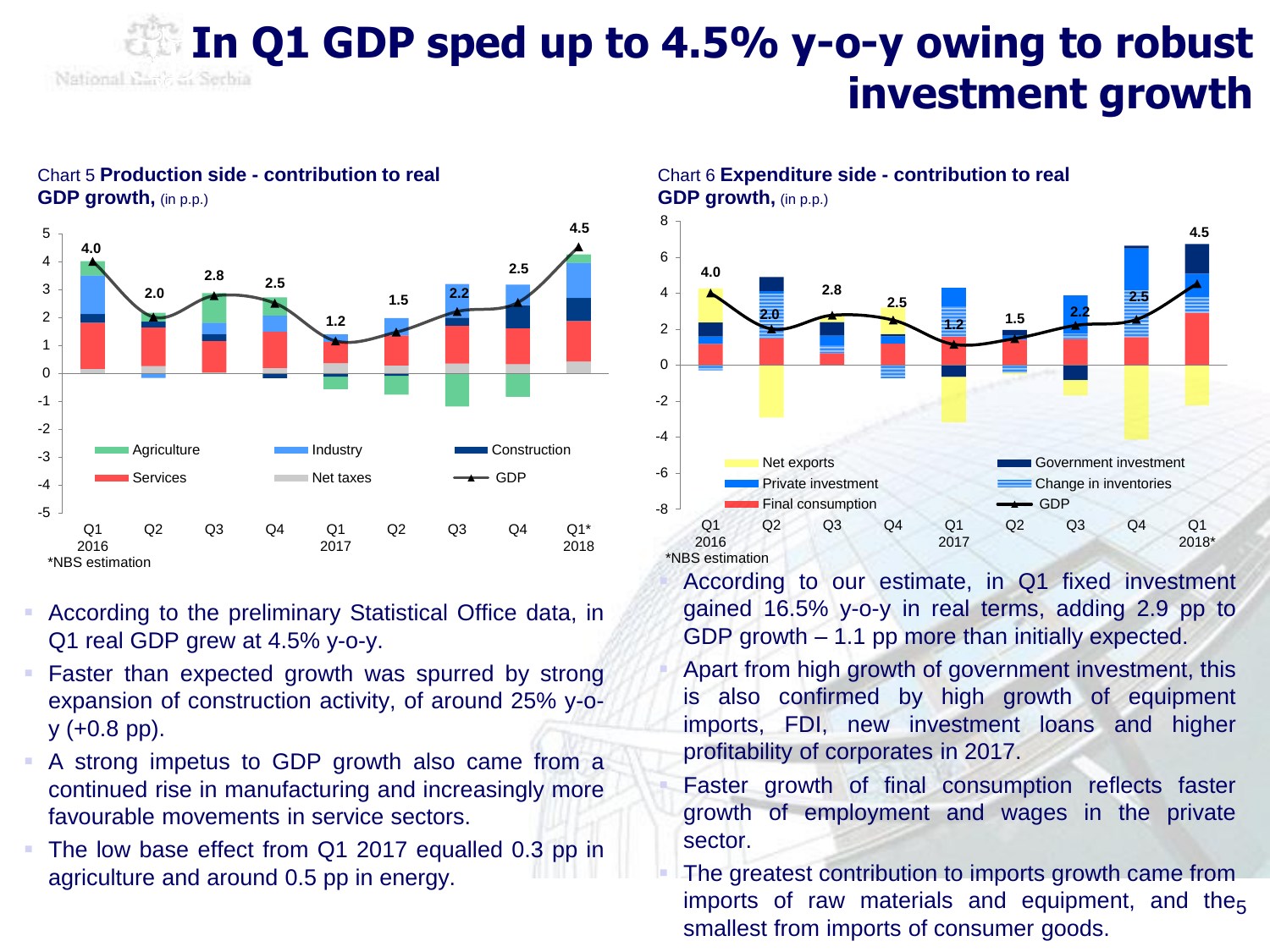

### **Projected GDP growth for this year is 3.5%, with risks skewed to the upside**

#### Chart 7 **GDP growth projection,**

(y-o-y rates, in %)



Source: NBS.

- The risks to the projection for 2018 are assessed to be skewed to the upside, primarily in construction and investment.
- The risks also pertain to euro area growth and movements in international commodity and financial markets.
- On the expenditure side, fixed investment will record real growth of minimum 8%, exports will continue up at a two-digit rate, while consumption will speed up in real terms to over 3%.
- Due to necessary import purchases of equipment and raw materials, imports will grow faster than exports.

Chart 8 **Production side - contribution to annual GDP growth,** (in p.p.)



Observed by the key production sectors:

- continuation of favourable trends in manufacturing;
- faster growth of service sectors (trade, tourism, catering, transport, ICT, financial, business and other services);
- construction growing at the last year's rate (5.5%), with pronounced upside risks;
- average agricultural season, effect of +0.3 pp;
- recovery of energy sector, effect of +0.1 pp.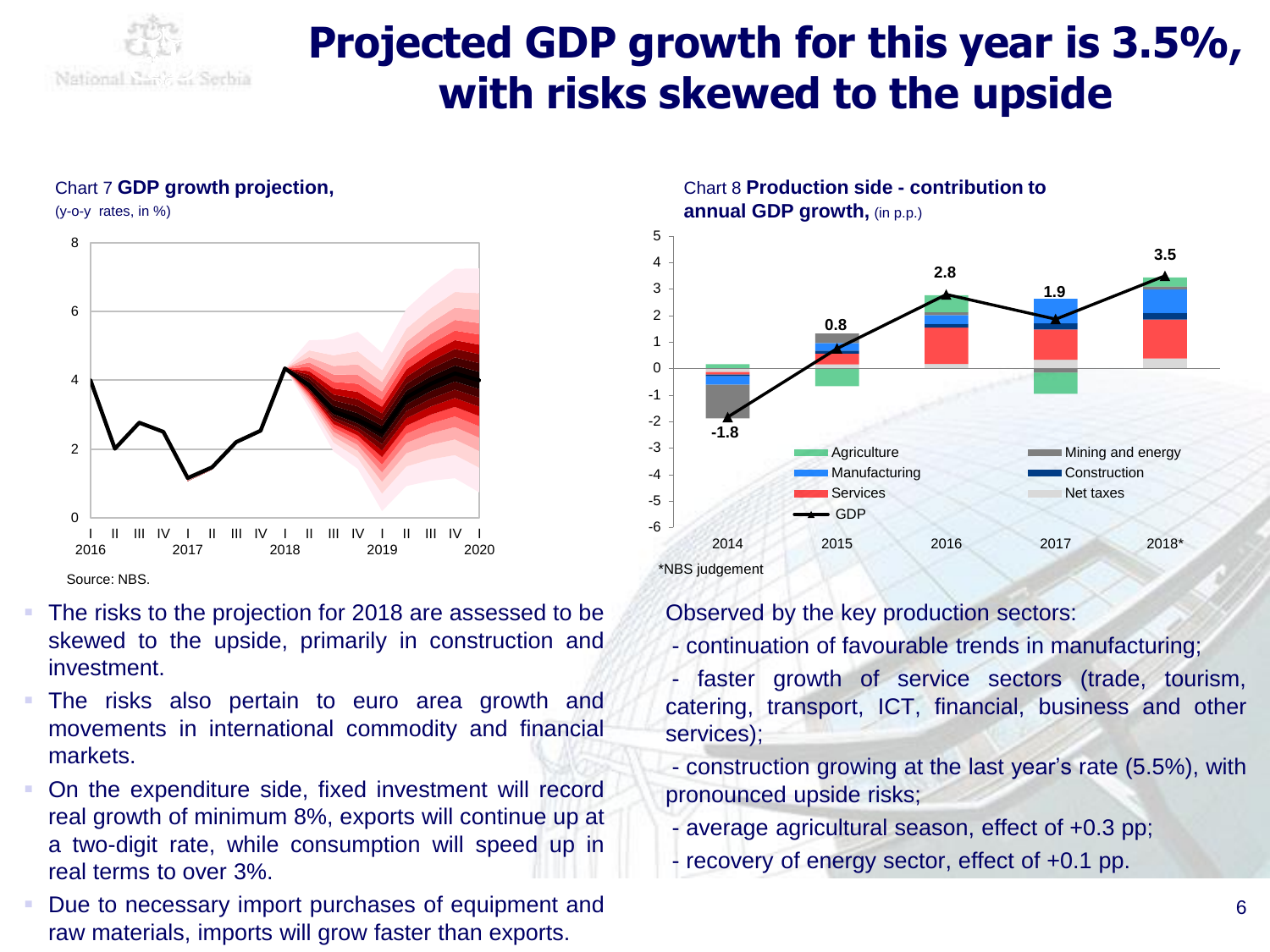### **The share of fixed investment will reach 21.5% in**  National Bank of Serbia **2018, with upside risks**



### Chart 9 **Real growth and share of fixed investment in GDP**, (in %)

- The growth of fixed investment in the past three years averaged 5.6%, аnd its share in GDP rose from 18.5% to 20.6%.
- Q1 2018 saw even more favourable trends fixed investment grew by around 16.5% y-o-y, adding 2.9 pp to GDP growth of 4.5% y-o-y .
- In 2018, under the central projection, fixed investment growth is estimated at around 8%.
- The share of investment should reach around 21.5%.

Chart 10 **Share of private and public investment in GDP**,  $(in %)$ 



 In 2017 private investment grew at the strongest rate of 8.7% in the past five years, аnd will continue to grow at a high rate this year as well.

 A relatively high contribution to GDP growth this year will stem from government investment which more than doubled this year.

 The increasing share of investment crates an excellent basis for sustainable growth in the coming years.

 Should the upside risks in investment materialise, its share in GDP could reach 22% this year.

F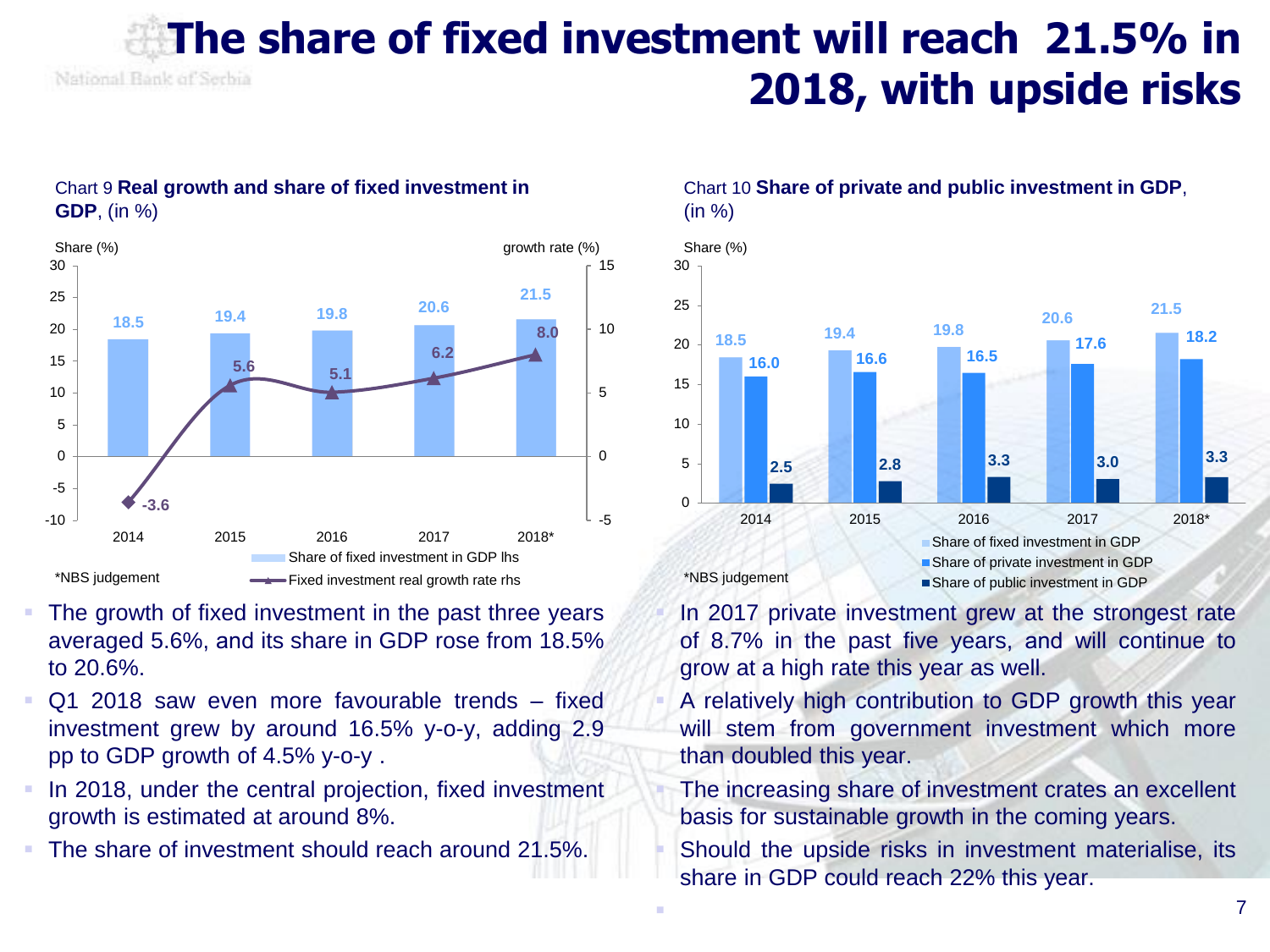## **Favourable movements in the financial account**



National B

- Movements in the financial account in Q1 2018 are characterised by a high net inflow of direct and portfolio investment of non-residents, while in respect of loans capital flows are almost balanced;
- The new inflow of portfolio investment in Q1 can be attributed mainly to higher non-resident investment in long-term dinar government securities;
- According to our estimate, the net FDI inflow in 2018 will amount to around EUR 2.6 bn and for the fourth consecutive year will be more than sufficient to cover the current account deficit.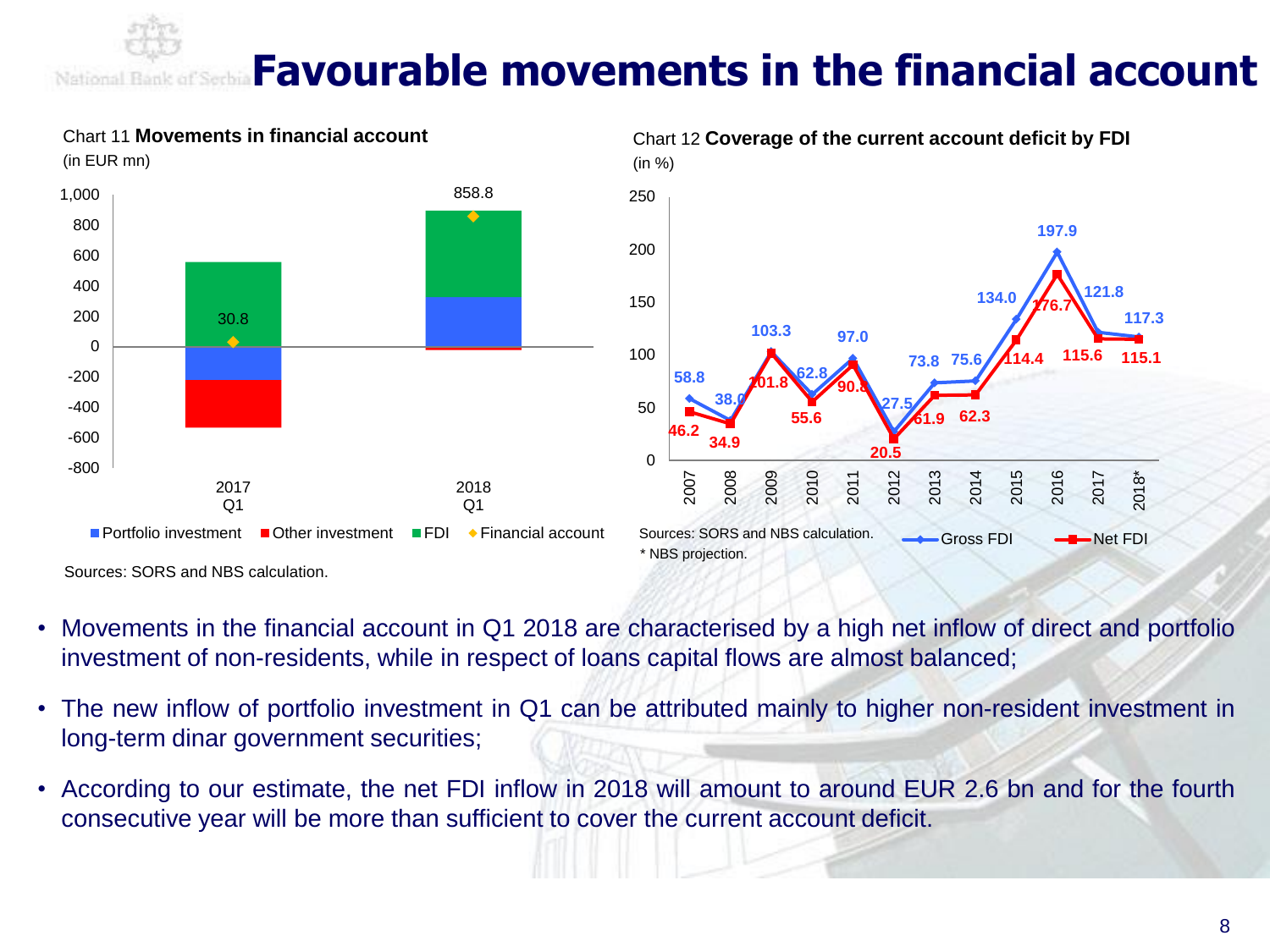

### **Investment growth drives up the imports of equipment, as well as exports in the medium run**

#### **account deficit in Q1 2018** (in EUR mn) Chart 13 **Most important contributions to change in the current account deficit in 2017** (in EUR mn) 0 100 200 300 400 500 600 700 800 Surplus in Imports of  $\blacksquare$ 2017  $CO1$ 2018 137.9 -135.2  $\Omega$ 500 1,000 1,500 2,000 2,500 Surplus in Imports of Energy balance Current account ■2016  $22017$  230.7 432.8 -205.9 -1,014.7

deficit

Chart 14 **Most important contributions to change in the current** 



agriculture and food industry

machinery and equipment

deficit

Sources: SORS and NBS calculation.

- Significant acceleration of investment in Q1 reflected also on higher imports of machinery and equipment, pushing up the deficit in goods as well.
- In Q1 2018 import purchases of investment goods sped up, the surplus in agriculture was reduced due to the adverse agricultural season last year, while the energy balance deficit remained at its Q1 2017 level.
- On the other hand, investment should contribute to further growth of production and exports, and by extension, to the narrowing in the trade deficit.

Sources: SORS and NBS calculation.